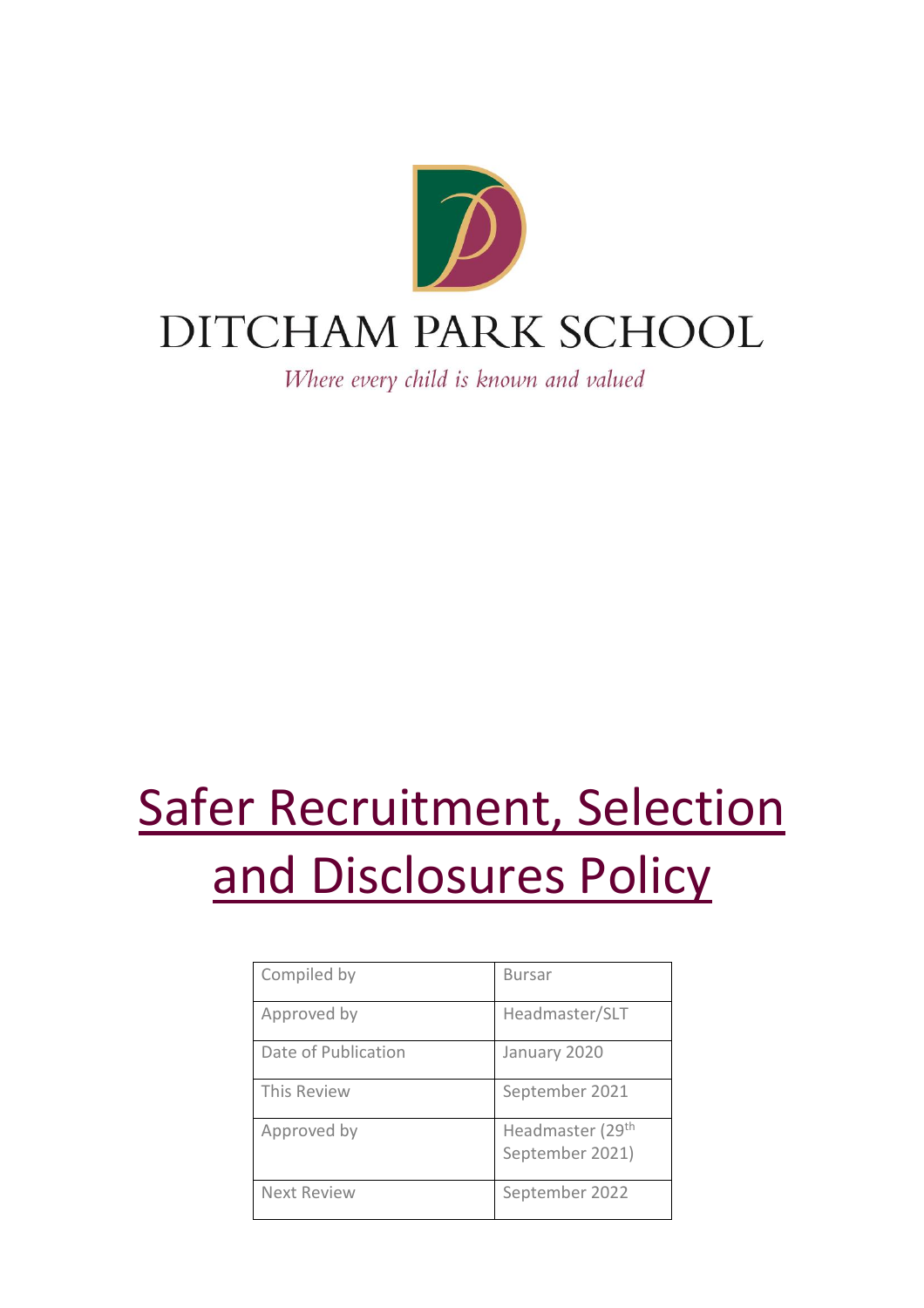

**\_\_\_\_\_\_\_\_\_\_\_\_\_\_\_\_\_\_\_\_\_\_\_\_\_\_\_\_\_\_\_\_\_\_\_\_\_\_\_\_\_\_\_\_\_\_\_\_\_\_\_\_\_\_\_\_\_\_**

#### **RECRUITMENT, SELECTION AND DISCLOSURES POLICY AND PROCEDURE**

#### **INTRODUCTION**

the children and young people in its care. Safeguarding and promoting the welfare of children  $\frac{1}{\text{Page } |1}$ Ditcham Park School ("the School") is committed to ensuring the best possible environment for and young people is our highest priority.

The School aims to recruit staff that share and understand our commitment and to ensure that no job applicant is treated unfairly by reason of a protected characteristic as defined within the Equality Act 2010.

All queries on the School's Application Form and recruitment process must be directed to The Headmaster.

An entry will be made on the Single Central Register for all current members of staff at the School, the proprietorial body and all individuals who work in regular contact with children including volunteers, supply staff and those employed as third parties.

The School is managed by a Board of Governors, who also act as Trustees of Ditcham Park School Charity Association.

All checks will be made in advance of appointment or as soon as practicable after appointment.

#### **SCOPE OF THIS POLICY**

The Recruitment, Selection and Disclosures Policy and Procedure herewith refers and applies to staff directly recruited and employed by the School. In the Education (Independent Schools Standards) (England) Regulations 2014, staff are defined as:

*Any person working at the School whether under a contract of employment, under a contract for services or otherwise than under a contract, but does not include supply staff or a volunteer.*

In the case of agency or contract workers, the School will set out its safeguarding requirements in a contract between the organisation and the School and will obtain written confirmation from the agency or company that it has carried out the appropriate checks. The School conducts identity checks on agency and contract workers on arrival in School and, in the case of agency workers which includes supply staff, the School must be provided with a copy of the DBS check for such staff. If supply staff are engaged directly by the School, the School will apply for the DBS check and undertake the required checks directly.

The School will check with the relevant supply agency that the required checks have been carried out (identity, enhanced disclosure – renewed every 3 years, right to work in the UK, barred list, prohibition, qualifications, overseas checks plus those checks set out in the KCSiE as "pre-employment" checks. The Single Central Register shows these checks have been made and the School carries out its own identity check and has seen a copy of the disclosure (whether or not it discloses any information).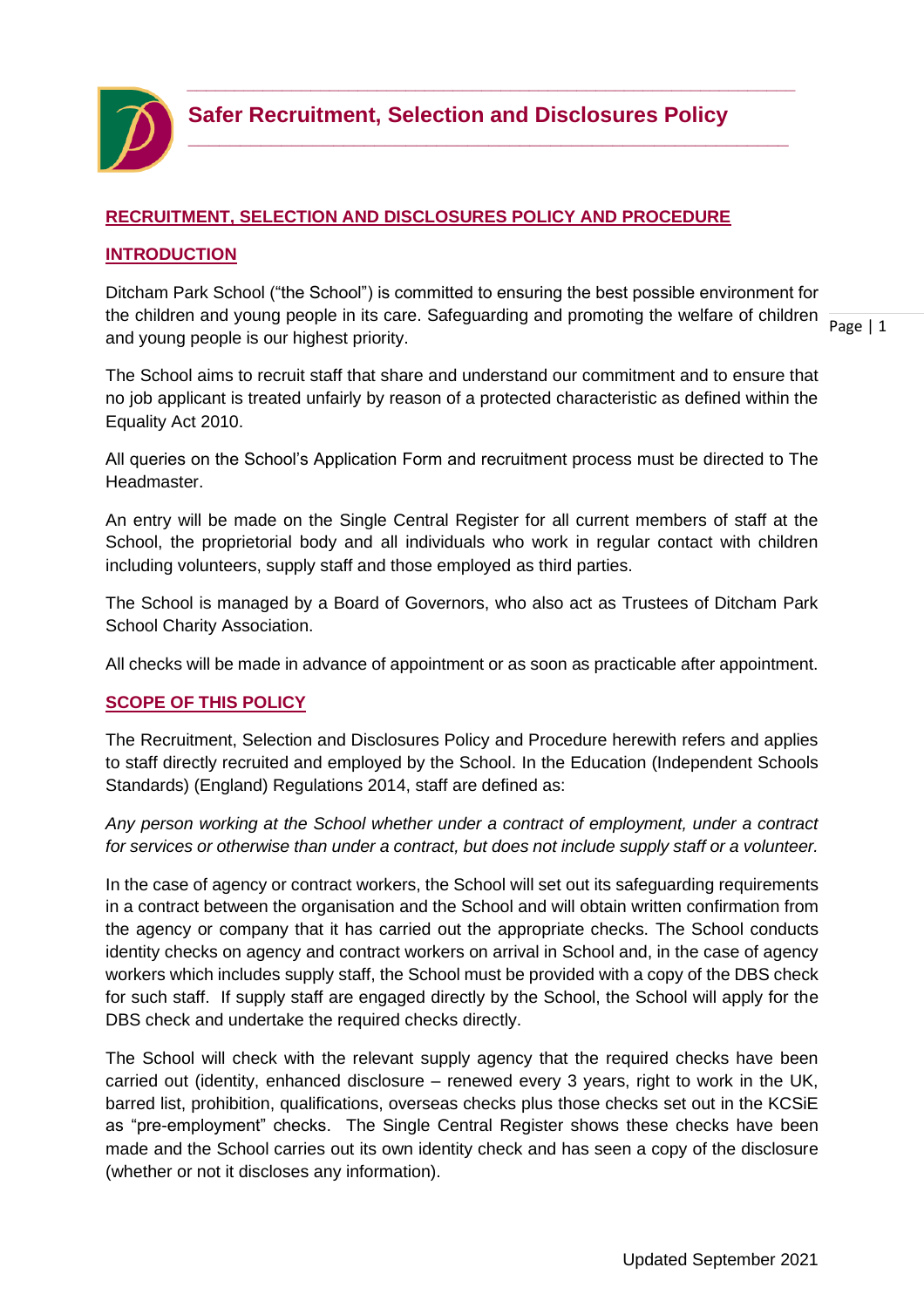

# **Safer Recruitment, Selection and Disclosures Policy**

*\_\_\_\_\_\_\_\_\_\_\_\_\_\_\_\_\_\_\_\_\_\_\_\_\_\_\_\_\_\_\_\_\_\_\_\_\_\_\_\_\_\_\_\_\_\_\_\_\_\_\_\_\_\_\_\_\_\_\_\_\_\_\_\_*

**\_\_\_\_\_\_\_\_\_\_\_\_\_\_\_\_\_\_\_\_\_\_\_\_\_\_\_\_\_\_\_\_\_\_\_\_\_\_\_\_\_\_\_\_\_\_\_\_\_\_\_\_\_\_\_\_\_\_**

Certain individuals are automatically disqualified from acting in senior management positions within a charity. Whether an individual falls into the category of a senior management position is judged using the following criteria:

• A person who is accountable only to the Board of Governors, and who carries overall responsibility for the day-to-day management and control of the charity. At Ditcham Park School this is the Headmaster.

```
Page | 2
```
• A person who is accountable only to the Headmaster or the Board of Governors, and who is responsible for the overall management and control of the charity's finances. At Ditcham Park School this is the Bursar.

Being disqualified means that a person can't take on, or stay in, a senior manager position – even on an interim basis, unless the Charity Commission has removed (or 'waived') the disqualification.

In respect of contractors, unchecked contractors will under no circumstances be allowed to work unsupervised in School. The School will determine the appropriate level of supervision depending on the circumstances.

Any staff who TUPE transfer into the School's staff will be required to undertake the statutory requirements with regard to safer recruitment checks.

If staff are transferred under TUPE (gap of three months or less and information complete) information will be passed to the new employer and a note made on the Single Central Register that details have been accepted under TUPE.

# **APPLICATION FORM**

The School will only accept applications from candidates completing the relevant Application Form in full. CVs will not be accepted in substitution for completed Application Forms.

The School will make candidates aware that all posts in the School involve some degree of responsibility for safeguarding children, although the extent of that responsibility will vary according to the nature of the post. Candidates for employed posts will receive a Job Description and Person Specification for the role applied for.

Checks will be made of previous employment history to ascertain satisfactory reasons for any gaps in employment. These checks will then be checked against references and any discrepancies discussed with the candidate.

The successful applicant will be required to complete a Disclosure Form from the Disclosure and Barring Service ("DBS") for the position and, where appropriate, a check of the Barred List will be undertaken. Any offer of employment will be conditional on obtaining such satisfactory checks. Additionally, successful applicants should be aware that they are required to notify the school immediately if there are any reasons why they should not be working with children. This includes any staff who are disqualified from childcare or registration.

The statutory guidance "Disqualification under the Childcare Act 2006" applies to those providing early years childcare or later years childcare, including before school and after school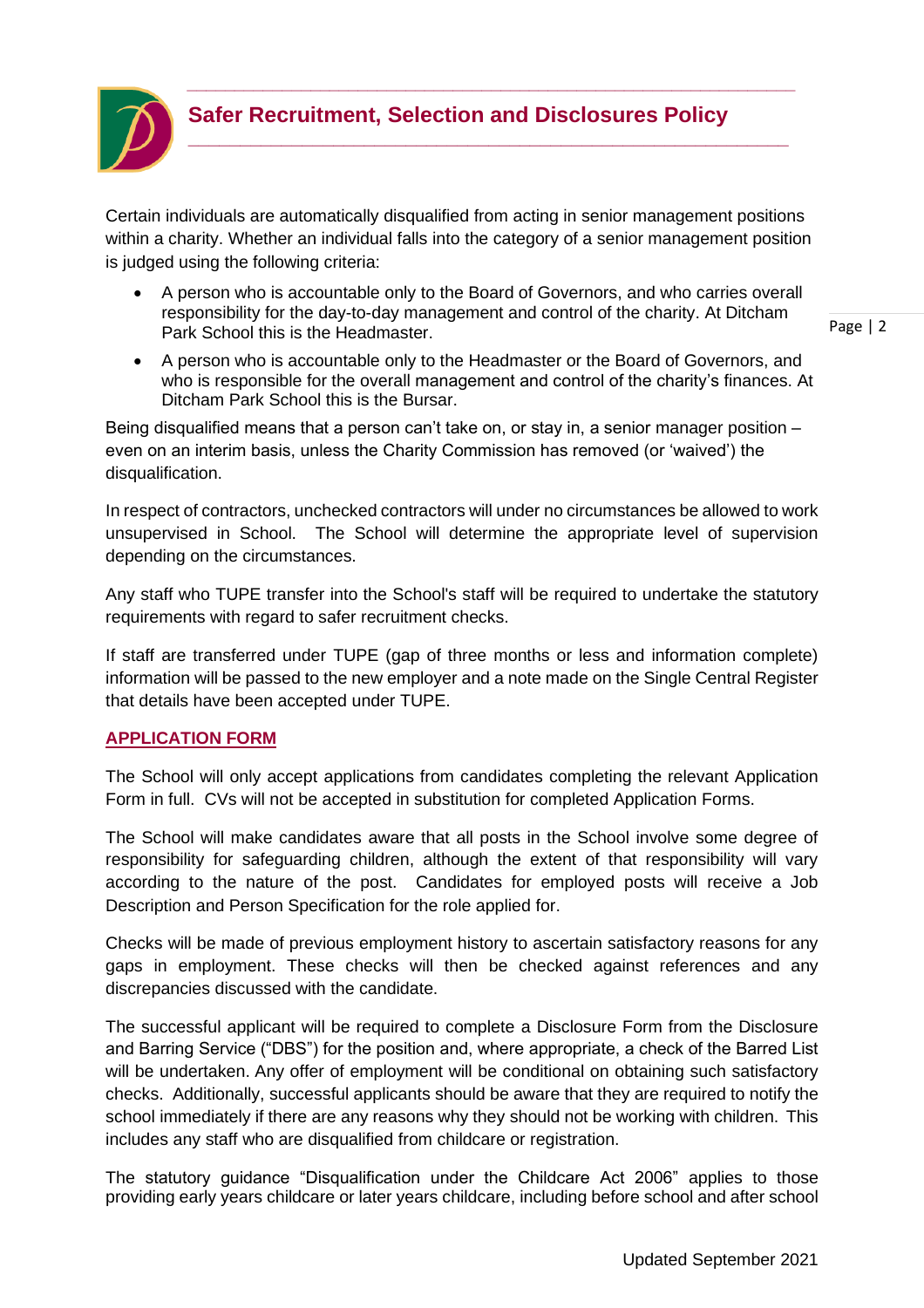

**\_\_\_\_\_\_\_\_\_\_\_\_\_\_\_\_\_\_\_\_\_\_\_\_\_\_\_\_\_\_\_\_\_\_\_\_\_\_\_\_\_\_\_\_\_\_\_\_\_\_\_\_\_\_\_\_\_\_**

clubs, to children who have not attained the age of 8 AND to those who are directly concerned in the management of that childcare.

The school takes its responsibility to safeguard children very seriously and any staff member and/or successful candidate who is aware of anything that may affect his/her suitability to work with children must notify the Headmaster immediately. This will include notification of any convictions, cautions, court orders, reprimands or warnings he/she may receive.

Staff and/or successful candidates who are disqualified from childcare or registration may apply to Ofsted for a waiver of disqualification. Such individuals may not be employed in the areas from which they are disqualified, or involved in the management of those settings, unless and until such waiver is confirmed. Please speak to the Headmaster for more details.

The School has a legal duty under section 26 of the Counter-Terrorism and Security Act 2015 to have 'due regard to the need to prevent people from being drawn into terrorism'. This is known at the Prevent duty. Schools are required to assess the risk of children being drawn into terrorism, including support for extremist ideas that are part of terrorist ideology. Accordingly, as part of the recruitment process, when an offer is made the offer will be subject to a Prevent duty risk assessment [more guidance for schools from the DfE on this can be found at: [https://www.gov.uk/government/uploads/system/uploads/attachment\\_data/file/439598/prevent](https://www.gov.uk/government/uploads/system/uploads/attachment_data/file/439598/prevent-duty-departmental-advice-v6.pdf) [-duty-departmental-advice-v6.pdf\]](https://www.gov.uk/government/uploads/system/uploads/attachment_data/file/439598/prevent-duty-departmental-advice-v6.pdf).

If the candidate is currently working with children, on either a paid or voluntary basis, the School will ask their current employer about disciplinary offences, including disciplinary offences relating to children or young persons (whether the disciplinary sanction is current or time expired), and whether the candidate has been the subject of any child protection allegations or concerns and if so the outcome of any enquiry or disciplinary procedure.

If the candidate is not currently working with children but has done so in the past, the School will ask the previous employer about those issues. Where neither the current nor previous employment has involved working with children, the School will still ask the current employer about the candidate's suitability to work with children. Where the candidate has no previous employment history, the School may request character references which may include references from the candidate's school or university.

All candidates should be aware that provision of false information is an offence and could result in the application being rejected or summary dismissal by the School if they have been appointed, and a possible referral to the police and/or DBS.

#### **INVITATION TO INTERVIEW**

The School will short list applicants according to the relevance and applicability of their professional attributes and personal qualities to the role. At least two people will carry out the shortlisting exercise, consider any inconsistencies, look for gaps in employment and reasons for them, and explore all potential concerns. Short-listed applicants will then be invited to attend a formal interview at which his/her relevant skills and experience will be discussed in more detail, usually with those who determined the short-list as recommended by KCSiE.

Shortlisted candidates should be asked to complete a self-declaration form in relation to their criminal record or information that would make them unsuitable to work with children. Self-

Page | 3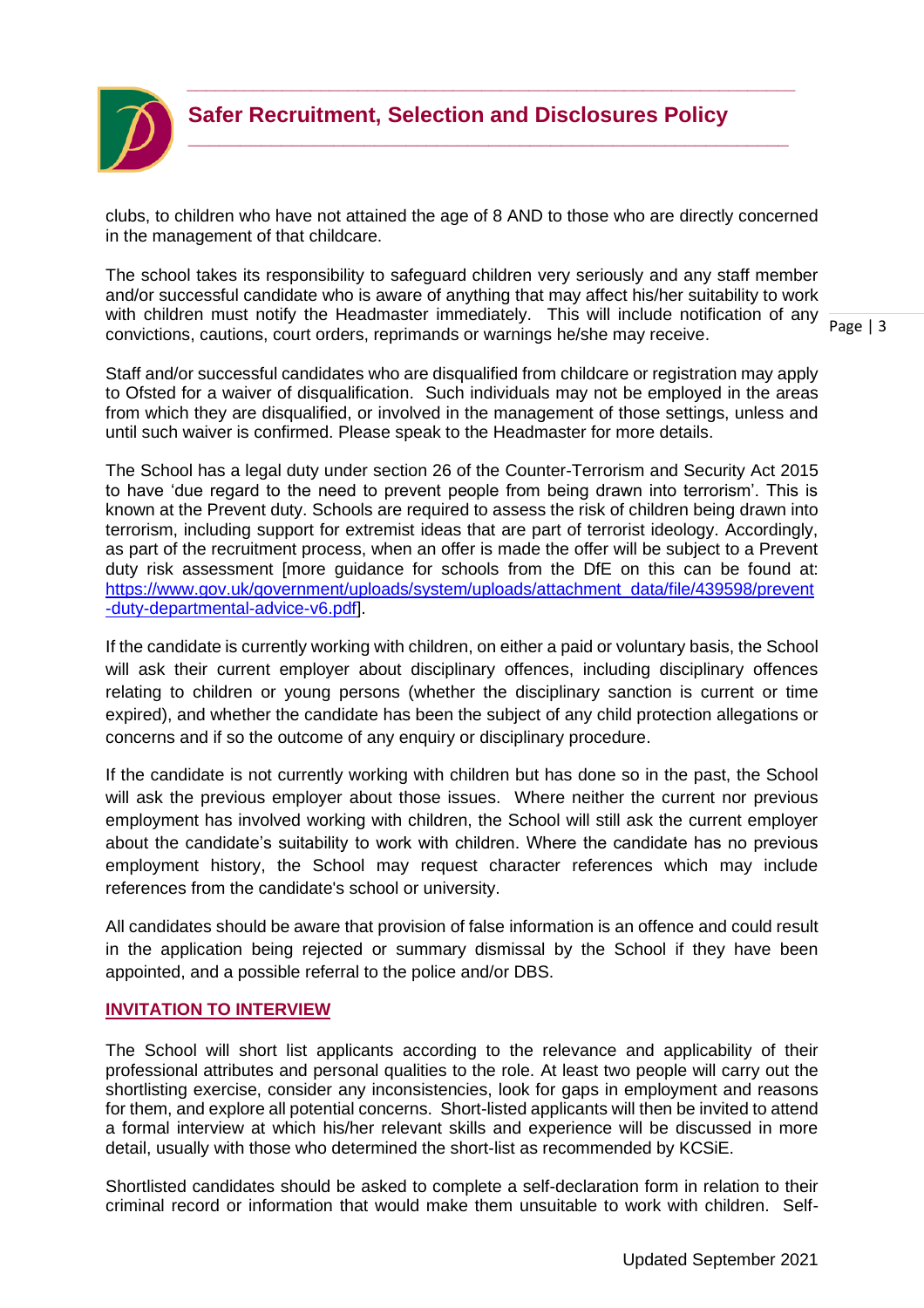

**\_\_\_\_\_\_\_\_\_\_\_\_\_\_\_\_\_\_\_\_\_\_\_\_\_\_\_\_\_\_\_\_\_\_\_\_\_\_\_\_\_\_\_\_\_\_\_\_\_\_\_\_\_\_\_\_\_\_**

declaration is subject to Ministry of Justice guidance on the disclosure of criminal records. Applicants will be asked to sign a declaration confirming that the information they have provided is true. Where there is an electronic signature, the shortlisted candidate should physically sign a hard copy of the application at the point of interview.

the candidate. The School recognises that for support staff particularly it may not be possible Page | 4 The School will, where practicable, obtain references prior to interview, with the agreement of to approach their current employer at this stage. This allows any concerns raised to be explored further with the referee and can be taken up with the shortlisted candidate at interview.

All formal interviews will have a panel of at least two people chaired by the Headmaster, Bursar or another designated senior member of staff. It is recommended best practice that at least one person on the appointment panel will have undertaken safer recruitment training. The Chair of Governors should chair the panel for the Bursar's/Headmaster's appointment. The interviewers involved will be required to state any prior personal relationship or knowledge of any of the candidates and a judgement will be made by the Chair as to whether or not an interviewer should withdraw from the panel. Should the Chair have a conflict of interest, the Vice Chair shall decide whether the Chair should withdraw from the panel.

The interview will be conducted in person and the areas which it will explore will include suitability to work with children including where appropriate, any discussion of information shared by a candidate in their self-declaration form.

All candidates invited to interview must bring documents confirming any educational and professional qualifications that are necessary or relevant for the post (e.g. the original or certified copy of certificates, diplomas etc). Where originals or certified copies are not available for the successful candidate, written confirmation of the relevant qualifications must be obtained by the candidate from the awarding body.

The School requests that all candidates invited to interview also bring with them:

- 1. A current driving licence including a photograph or a passport or a full birth certificate;
- 2. A utility bill or financial statement issued within the last three months showing the candidate's current name and address;
- 3. Where appropriate any documentation evidencing a change of name;
- 4. Where applicable, proof of entitlement to work and reside in the UK.

#### **Please note that originals of the above are necessary. Photocopies or certified copies are not sufficient.**

**Temporary changes to right to work checks were implemented during the height of the coronavirus pandemic to assist with safer recruitment where face to face contact was not possible in the usual way. Candidates should notify the School immediately if they are experiencing any issues with providing right to work information as a result of covid-19. The School may be able to initiate right to work checks on the basis of scanned images and live video links. Further guidance is available at <https://www.gov.uk/guidance/coronavirus-covid-19-right-to-work-checks>**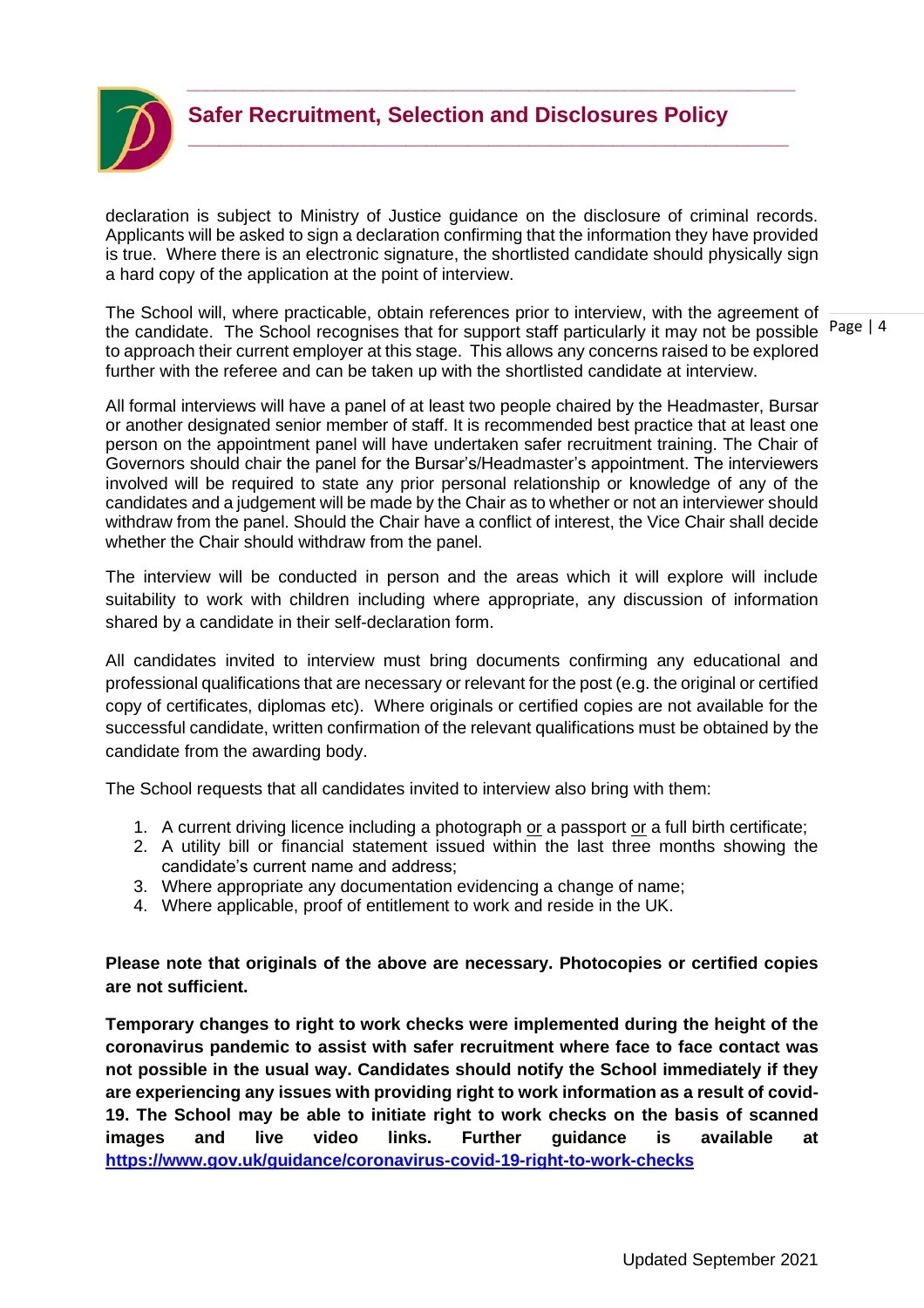

**\_\_\_\_\_\_\_\_\_\_\_\_\_\_\_\_\_\_\_\_\_\_\_\_\_\_\_\_\_\_\_\_\_\_\_\_\_\_\_\_\_\_\_\_\_\_\_\_\_\_\_\_\_\_\_\_\_\_**

Candidates with a disability who are invited to interview should inform the School of any necessary reasonable adjustments or arrangements to assist them in attending the interview.

#### **CONDITIONAL OFFER OF APPOINTMENT: PRE-APPOINTMENT CHECKS**

Any offer to a successful candidate will be conditional upon:

Page | 5

- 1. Receipt of at least two satisfactory references (if these have not already been received);
- 2. Verification of identity and qualifications including, where appropriate, evidence of the right to work in the UK (if not already received);
- 3. A satisfactory enhanced DBS check and if appropriate, a check of the Barred List maintained by the DBS;
- 4. For a candidate to be employed as a teacher, a check that that the candidate is not subject to a prohibition order issued by the Secretary of State or any sanction or restriction imposed (that remains current) by the historic General Teaching Council for England before its abolition in March 2012. Teaching work is defined in The Teachers' Disciplinary (England) Regulations 2012 to encompass:
	- Planning and preparing lessons and courses for pupils
	- Delivering and preparing lessons to pupils
	- Assessing the development, progress and attainment of pupils
	- Reporting on the development, progress and attainment of pupils;
- 5. Verification of professional qualifications, including Qualified Teacher Status, where appropriate;
- 6. Verification of successful completion of statutory induction period (for teaching posts applies to those who obtained QTS after 7 May 1999);
- 7. Where the successful candidate has worked or been resident overseas such checks and confirmations as the School may consider appropriate so that any relevant events that occurred outside the UK can be considered. This shall include the candidate providing the School with proof of his/her past conduct as a teacher in the form of a letter of professional standing from the professional regulating authority in the country in which s/he has worked;
- 8. Evidence of satisfactory medical fitness;
- 9. Confirmation that the candidate is not disqualified from providing childcare as set out in the statutory guidance "Disqualification under the Childcare Act 2006 (July 2018)" **OR** Receipt of a signed Staff Suitability Declaration form showing that the candidate is not disqualified from providing childcare as set out in the statutory guidance "Disqualification under the Childcare Act 2006";
- 10. For a candidate to be employed into a Senior Leadership position as set out above under "Scope of this Policy", receipt of a signed "senior charity manager positions: automatic disqualification declaration" confirming that the candidate is not disqualified from acting in a senior management position for a charity in accordance with the automatic disqualification rules for charities.
- 11. Where the successful candidate will be taking part in the management of the school, a check will be carried out under section 128 of the Independent Educational Provision in England (Prohibition on Participation in Management) Regulations 2014. This applies to all Governors, Senior Leadership Team and teaching heads of department; and

It is the School's practice that a successful candidate must complete a pre-employment health questionnaire. The information contained in the questionnaire will then be held by the School in strictest confidence and processed in accordance with the Recruitment Privacy Notice and Data Protection Policy. This information will be reviewed against the Job Description and the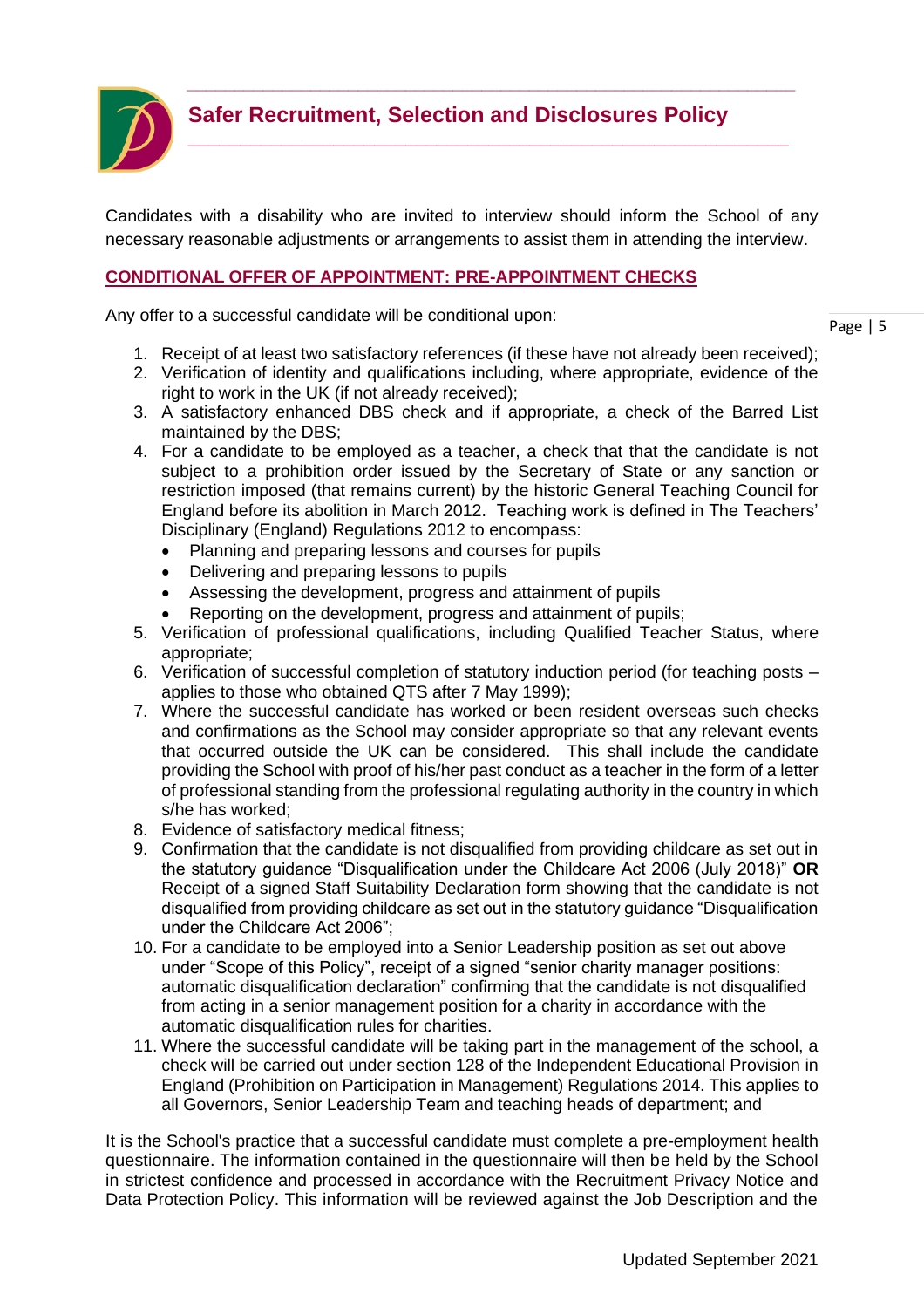

**\_\_\_\_\_\_\_\_\_\_\_\_\_\_\_\_\_\_\_\_\_\_\_\_\_\_\_\_\_\_\_\_\_\_\_\_\_\_\_\_\_\_\_\_\_\_\_\_\_\_\_\_\_\_\_\_\_\_**

Person Specification for the particular role, together with details of any other physical or mental requirements of the role i.e. proposed workload, extra-curricular activities, and/or layout of the School.

The School is aware of its duties under the Equality Act 2010. No job offer will be withdrawn without first consulting with the applicant, considering medical evidence and considering reasonable adjustments.

Page | 6

# **REFERENCES**

The School will seek the references referred to in section 5 above for shortlisted candidates (including internal applicants) and may approach previous employers for information to verify particular experience or qualifications, before interview. One of the references must be from the applicant's current or most recent employer. References must be received by a senior person with appropriate authority. If the candidate does not wish the School to take up references in advance of the interview, they should notify the School at the time of applying.

The School will ask all referees if the candidate is suitable to work with children.

The School will only accept references obtained directly from the referee and it will not rely on references or testimonials provided by the applicant or on open references or testimonials. The School will verify all references. Where references are received electronically, the School will ensure they originate from a legitimate source.

The School will compare any information provided by the referee with that provided by the candidate on the Application Form. Any inconsistencies will be discussed with the candidate.

# **CRIMINAL RECORDS POLICY**

The School will refer to the Department for Education ("DfE") document, 'Keeping Children Safe in Education' and any amended version in carrying out the necessary required DBS checks.

The School complies with the provisions of the DBS Code of Practice, a copy of which may be obtained on request, or accessed here:

[https://www.gov.uk/government/publications/dbs-code-of-practice.](https://www.gov.uk/government/publications/dbs-code-of-practice)

There are limited circumstances where the school will accept a check from another educational institution which are as follows:

This is where the new member of staff ("M") has worked in:  $-$ 

- (a) A school or a maintained school in England in a position which brought M regularly into contact with children or young persons;
- (b) A maintained school in England in a position to which M was appointed on or after May 2006 and which did not bring M regularly into contact with children or young persons; or
- (c) An institution within the further education sector in England or in a 16 to 19 Academy in a position which involved the provision of education or which brought M regularly into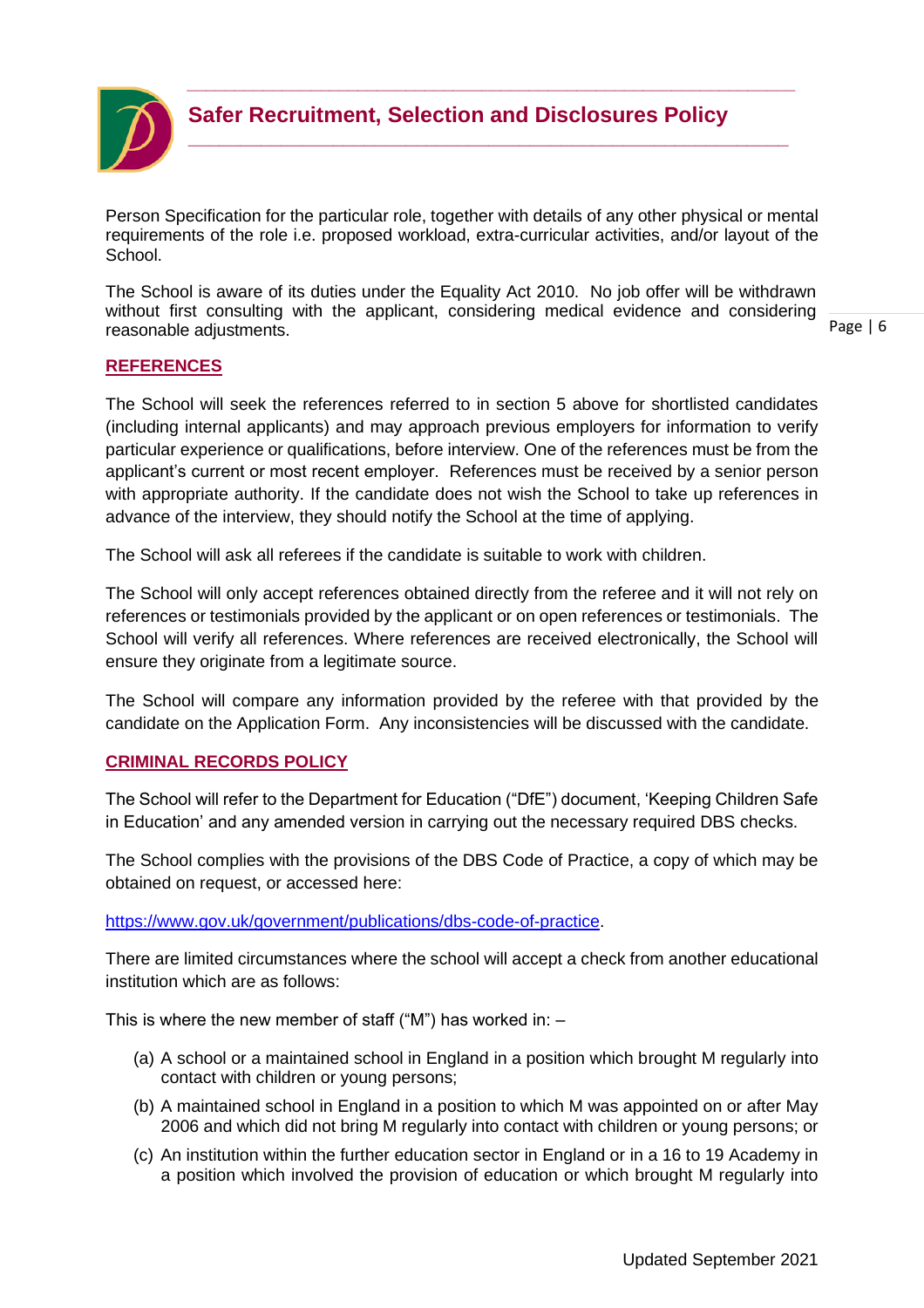

contact with children or young persons, during a period which ended not more than three months before M's appointment.

*\_\_\_\_\_\_\_\_\_\_\_\_\_\_\_\_\_\_\_\_\_\_\_\_\_\_\_\_\_\_\_\_\_\_\_\_\_\_\_\_\_\_\_\_\_\_\_\_\_\_\_\_\_\_\_\_\_\_\_\_\_\_\_\_*

**\_\_\_\_\_\_\_\_\_\_\_\_\_\_\_\_\_\_\_\_\_\_\_\_\_\_\_\_\_\_\_\_\_\_\_\_\_\_\_\_\_\_\_\_\_\_\_\_\_\_\_\_\_\_\_\_\_\_**

In these circumstances the school may apply for a disclosure but is not required to do so. A new, separate barred list check will be obtained.

#### **DBS UPDATE SERVICE**

Page | 7

Where an applicant subscribes to the DBS Update Service the applicant must give consent to the school to check there have not been changes since the issue of a disclosure certificate. A barred list check will still be required.

#### **If disclosure is delayed**

A short period of work is allowed under controlled conditions, at the Headmaster's discretion. However, if an 'enhanced disclosure' is delayed, a Headmaster may allow the member of staff to commence work:

- Without confirming the appointment;
- After a satisfactory check of the barred list if the person will be working in regulated activity and all other relevant checks (including any appropriate prohibition checks) having been completed satisfactorily;
- Provided that the DBS application has been made in advance;
- With appropriate safeguards taken (for example, loose supervision);
- Safeguards reviewed at least every two weeks by the Headmaster/Bursar and member of staff;
- The person in question is informed what these safeguards are; and
- It is recommended, but not a requirement, that a note is added to the single central register and evidence kept of the measures put in place.

# **RETENTION, SECURITY OF RECORDS AND DATA PROTECTION OBLIGATIONS**

The School will comply with its obligations regarding the retention and security of records in accordance with the DBS Code of Practice and its obligations under its Data Protection Policy. Copies of DBS certificates will not be retained for longer than 6 months.

The School will comply with its data protection obligations in respect of the processing of criminal records information. More information on this is included in the Recruitment Privacy Notice and the Data Protection Policy.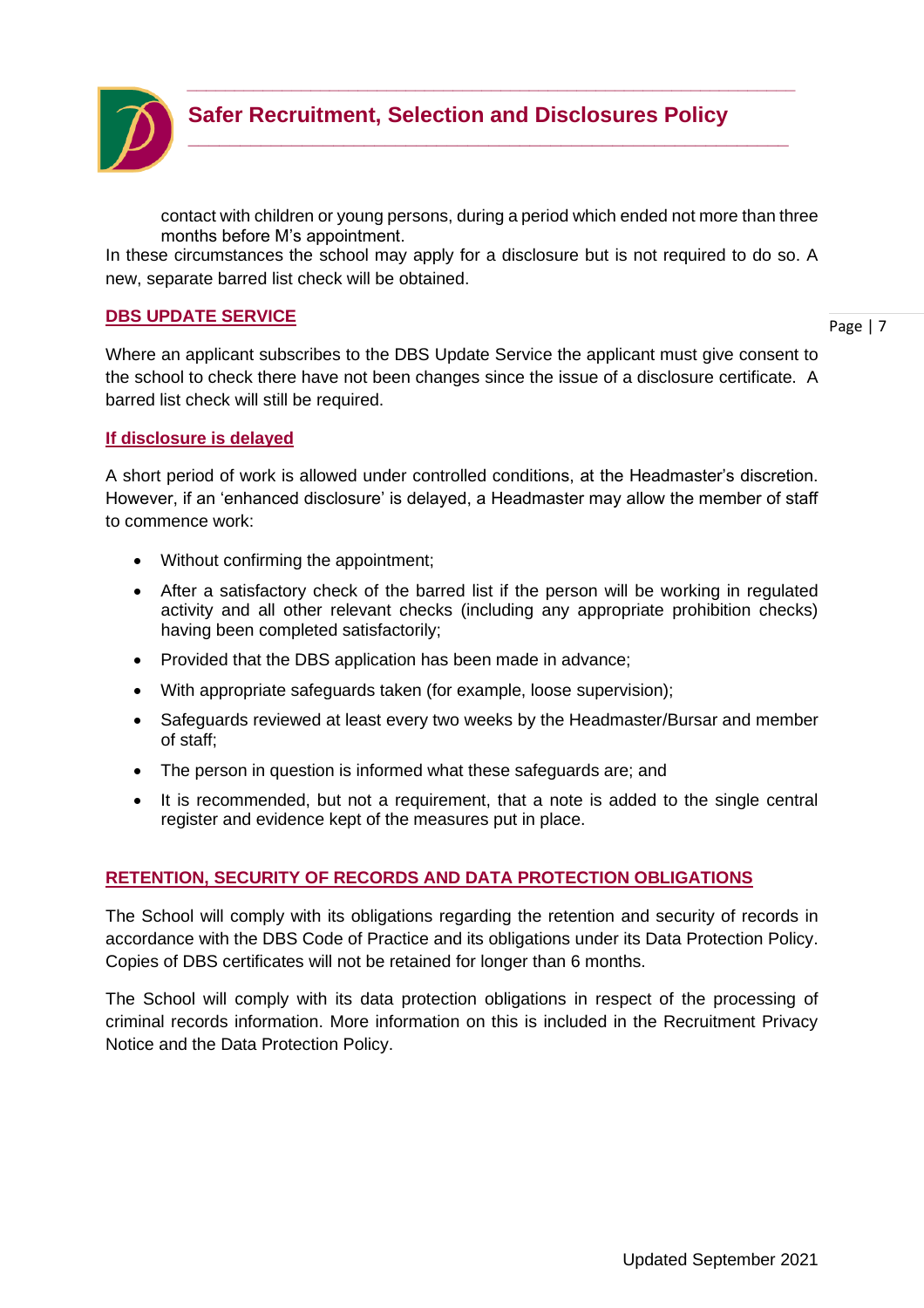

**\_\_\_\_\_\_\_\_\_\_\_\_\_\_\_\_\_\_\_\_\_\_\_\_\_\_\_\_\_\_\_\_\_\_\_\_\_\_\_\_\_\_\_\_\_\_\_\_\_\_\_\_\_\_\_\_\_\_**

#### **Appendix**

#### **Policy on the Recruitment of Ex-Offenders**

The School will not unfairly discriminate against any candidate for employment on the basis of conviction or other details revealed. The School makes appointment decisions on the basis of merit and ability. If an individual has a criminal record this will not automatically bar him/her from employment within the School. Instead, each case will be decided on its merits in accordance with the objective assessment criteria set out below.

All candidates should be aware that provision of false information is an offence and could result in the application being rejected or summary dismissal if they have been appointed, and a possible referral to the police and/or DBS.

Under the relevant legislation, it is unlawful for the School to employ anyone who is included on the lists maintained by the DBS of individuals who are considered unsuitable to work with children. In addition, it will also be unlawful for the School to employ anyone who is the subject of a disqualifying order made on being convicted or charged with the following offences against children: murder, manslaughter, rape, other serious sexual offences, grievous bodily harm or other serious acts of violence. It is also unlawful for the School to knowingly employ someone who works in the relevant settings and is disqualified from providing childcare under the statutory guidance "Disqualification under the Childcare Act 2006".

It is a criminal offence for any person who is disqualified from working with children to attempt to apply for a position within the School. The School will report the matter to the Police and/or the DBS if:

- the School receives an application from a disqualified person;
- is provided with false information in, or in support of an applicant's application; or
- the School has serious concerns about an applicant's suitability to work with children.

In the event that relevant information (whether in relation to previous convictions or otherwise) is volunteered by an applicant during the recruitment process or obtained through a disclosure check, the School will consider the following factors before reaching a recruitment decision:

- whether the conviction or other matter revealed is relevant to the position in question;
- whether the conviction or caution is "protected" as defined by the Rehabilitation of Offenders Act 1974 (Exceptions) Order 1975 (Amendment) (England and Wales) Order 2020 (if yes, it will not be taken into account);
- the seriousness of any offence or other matter revealed;
- the length of time since the offence or other matter occurred;
- whether the applicant has a pattern of offending behaviour or other relevant matters;
- whether the applicant's circumstances have changed since the offending behaviour or other relevant matters;
- in the case of disqualification from providing childcare, whether the applicant has or is able to obtain an Ofsted waiver from disqualification; and
- the circumstances surrounding the offence and the explanation(s) offered by the convicted person.

Page | 8